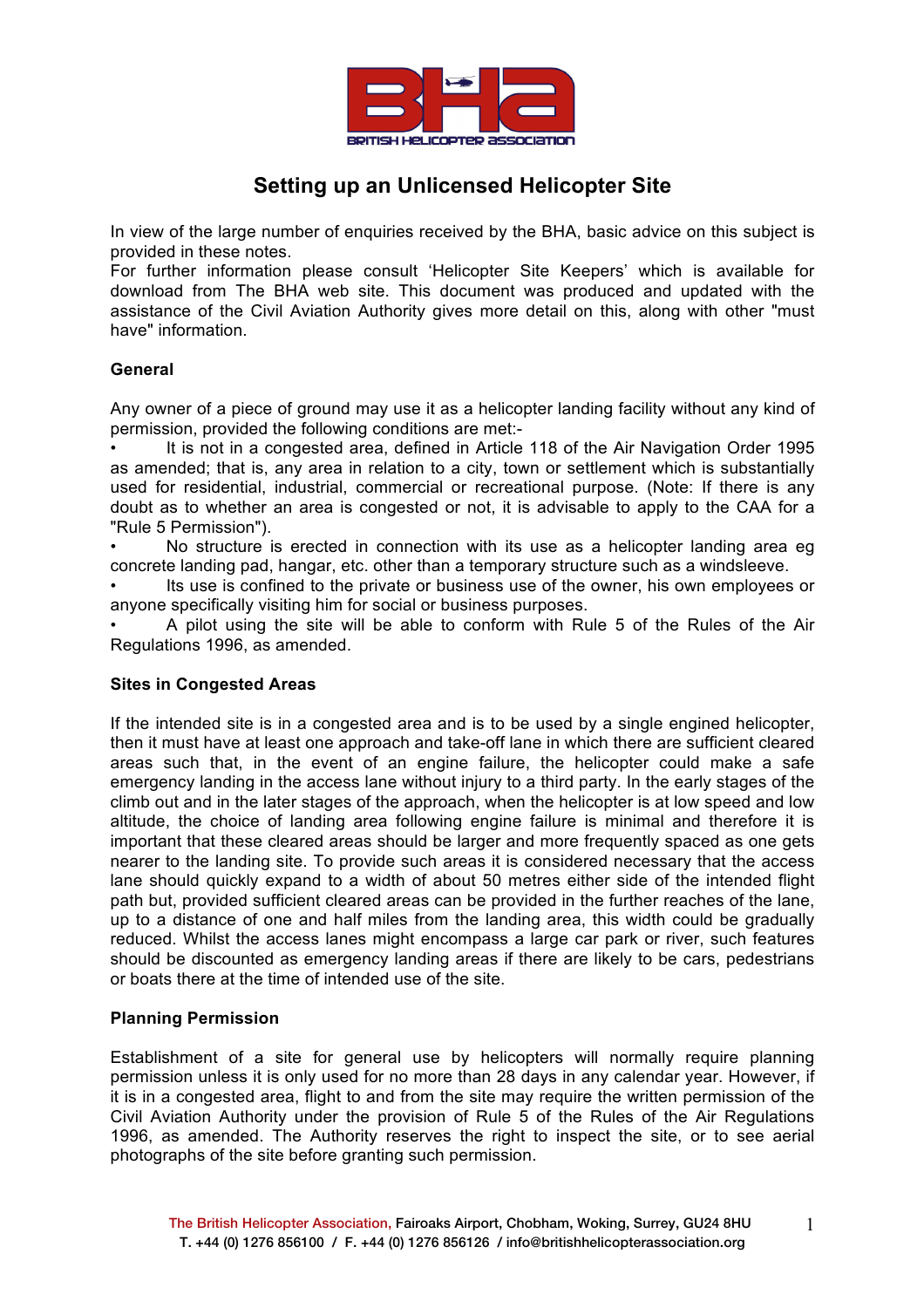

#### **Siting**

The first requirement is to find a suitable site. This should be a level piece of well drained ground, either good grass or solid surface, but not a surface containing gravel or which is sparsely grassed so that it will create dust when very dry. Loose stones, debris and dust will be picked up by the circulating air flow of the helicopter rotors and, for this reason, even a solid surface such as concrete should, if possible, be swept and, during periods of dry weather, dampened down to avoid dust clouds.

The touchdown and lift-off area should be obstruction free and large enough to contain a circle whose diameter is at least twice the overall length, including main and tail rotors, of the largest helicopter intending to use the site. An area for acceleration on take-off and deceleration on approach equal to one third of the take-off/landing distance required should be available at, or in close proximity to, the site. This area should be free from obstacles. The remaining two thirds of the distance required, where the helicopter will be further away from the ground, may contain insignificant or frangible objects only. The size of this whole area will vary with the type of helicopter intended to use the site but, for the smaller types, dimensions of about 200 metres in length by 30 metres wide should suffice. The take-off, climb/approach surfaces of the access lanes should be regarded as originating at the ends of the acceleration/deceleration area and these surfaces, rising at a slope of not less than 1:12.5 (8 percent) for the first 245 metres of the climb/approach and thereafter 1:8 (12.5 percent), up to 1000 feet, should not be penetrated by obstacles. It is not always possible to have such unobstructed take-off approach paths from all sides, but at least they should be free in the upwind and downwind directions of the local prevailing wind direction.

If there is an active aerodrome within 10 miles of the proposed helicopter site, it is essential to check with the Air Traffic Control Unit to avoid possible conflictions of traffic in the airspace.

#### **Marking**

The aiming point for the helicopter landing should be designated with a white 'H' painted in the middle of a square of, preferably, 30 metre sides. The legs of the 'H' should be 3 metres in length and 0.4 metres wide. The crossbar should be of the same width and separate the legs so that the overall width of the 'H' is 1.8 metres. The perimeter of the square should be delineated with white rectangular markers 3 metres long by 0.9 metres wide, spaced at intervals not exceeding 6 metres and with corner markers. However this requirement may be dispensed with if all the area in the vicinity of the 'H' has the required load bearing surface and is clearly distinguishable and is obstruction free. A windsleeve on a 10 feet high pole should be positioned adjacent to the landing area but clear of the operating area.

#### **Licensing**

It is not necessary to license a helicopter site unless it is to be used by a scheduled helicopter service or for flying instruction, including testing. Providing it is not anticipated that a temporary landing site will be used for the purpose of public transport of passengers by more than 10 movements in any one day, rescue and fire fighting services are not specifically required.